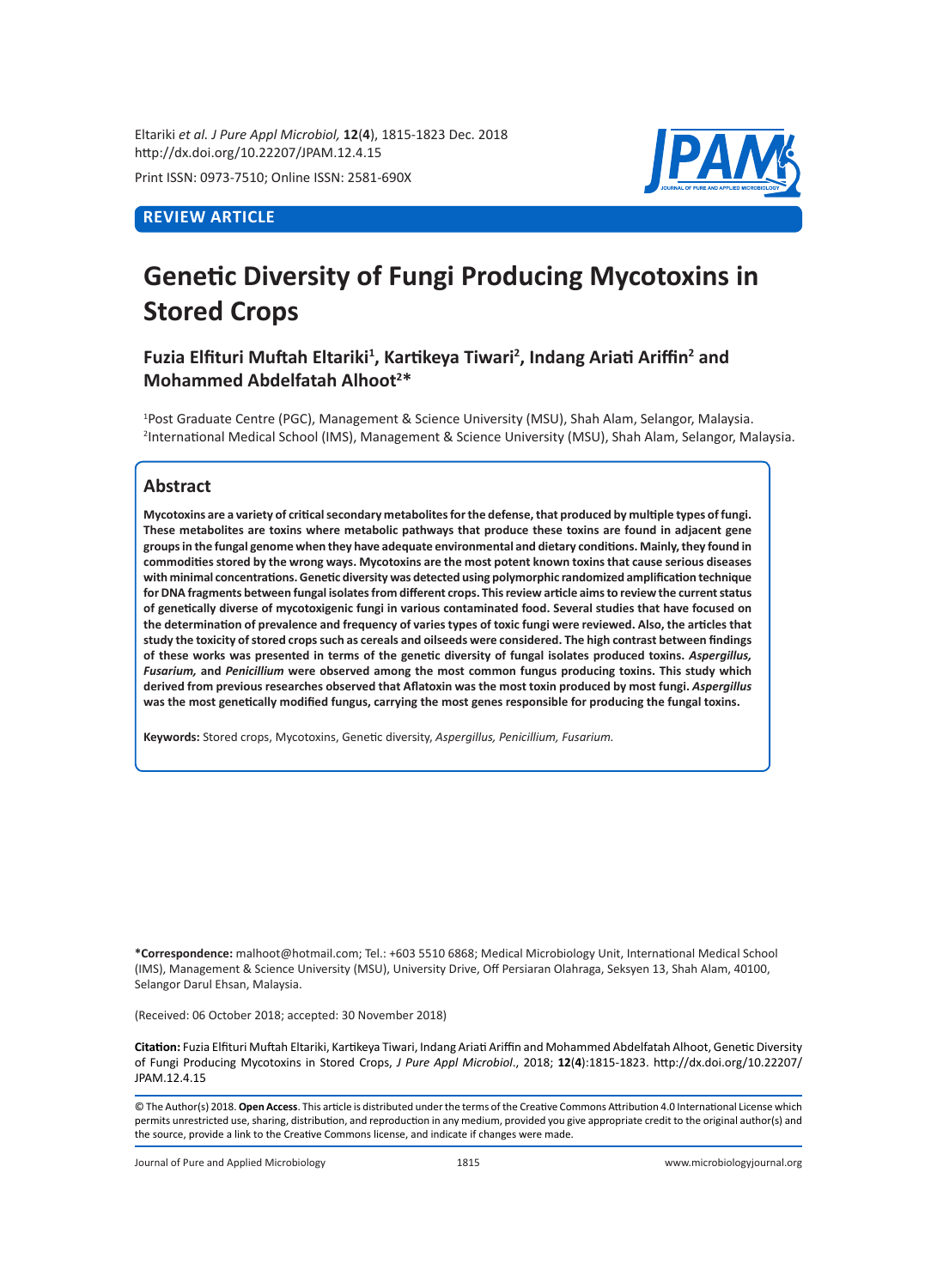#### **INTRODUCTION**

Mycotoxins are secondary metabolic products (SM) produced by some fungi which are genetically capable of producing toxins when they have adequate environmental and nutritional conditions. The fungal toxins are the most potent known toxins that cause severe diseases with small concentrations of less than 10 ppm. This potency is due to the fungal toxins are heat resistant to the extent that they cannot be destroyed by conventional heat treatments used in manufacturing and cooking. The second reason is that they spread quickly from fungus colonies to food. Therefore, removing the fungal parts of food, as many people do, does not lead to the complete elimination of the fungal toxins produced in these foods and therefore the growth of fungus on these foods should be avoided  $1, 2$ .

The most important toxins are produced by *Aspergillus, Fusarium, Penicillium*, and *Alternaria*. One fungus may produce more than one poison, and currently, there are more than 200 known types of fungal toxins that cause health risks to humans and animals. The most common toxins are Aflatoxins, Ochratoxins, Fumonisins, Trichothecene, Patulin, Rubratoxin, Citrinin and Zearalenone. The effect of these toxins does not appear quickly, but has a cumulative effect that appears after 10-20 years of eating contaminated food. The other problem is that it does not stimulate the immune system in the body to be detected and have no drug treatments to reduce the impact and thus constitute a health disaster in the world <sup>3</sup>. Aflatoxins, a group of about 20 metabolic compounds, are the most important fungal toxins. Aflatoxins B1, B2, G1 and G2 are usually found in foods and are present in a wide range of food commodities including cereals, nuts, spices, figs, and dried fruits<sup>4</sup>.

The diagnosis of toxin-producing fungus was based on phenotypic characteristics and microscopic structure such as colony color, shape, pigmentation, as well as reproductive traits such as spores, type and shape, and size of produced stone bodies  $5, 6$ . However, these characteristics are unstable and can change under environmental conditions, as well as require considerable effort and time. The recently tended emergence of heterozygous strains within the same type drive the scientists to rely on the molecular diagnosis, which is based on Polymerase Chain Reaction (PCR) to give results and delicate accuracy in diagnosis 7 . The most important feature of the PCR-RAPD technique; it is a fast, lowcost and straightforward technique. The main disadvantages are the amplification process which either occurs or does not occur due to technical randomization. In addition, it reveals the presence of sovereignty and results in non-replicable  $8-10$ . The results of the PCR-RAPD analysis of a sample cannot be compared with the same conditions in two laboratories <sup>11</sup>. Ribosomal DNA is amplified to determine the taxonomic characteristics and relationship of evolution between fungi. The DNA sequence is often used to study taxonomic and developmental studies because they exist in living cells with important functions and therefore their evolution may be reflected in the evolution of the whole genome  $12$ . This review article aims to review the current status of genetically diverse of mycotoxigenic fungi in various contaminated food.

## **Prevalence and Frequency of Fungi Producing Toxins**

Cereals and products stored as oil crops accompany many microorganisms such as fungi, yeast, and bacteria. These microorganisms multiply when the conditions for their growth are suitable causing damage to stored materials. In turn, it causes a reduction in the quality and chemical changes in the product  $13$ . Fungi play a particularly dangerous role during storage operations compared to other microorganisms. The toxins produced by these fungi have significant economic effects in many agricultural crops, especially wheat, maize, field pistachios, nuts, cotton seeds, and tea. Twenty-five percent of the world's crop production is contaminated with fungal compounds 14.

In general, toxins reach the food of humans and animals through the contamination of food with fungi which produce these toxins (the process of the formation of toxins and their secretion depends on the type of fungi and the nature of the food and the availability of appropriate environmental conditions). The nutrient encourages the growth of the fungus either during the different stages of production or transportation or storage period. The most important species responsible for the secretion of more than two-thirds of Mycotoxins are *Aspergillus,*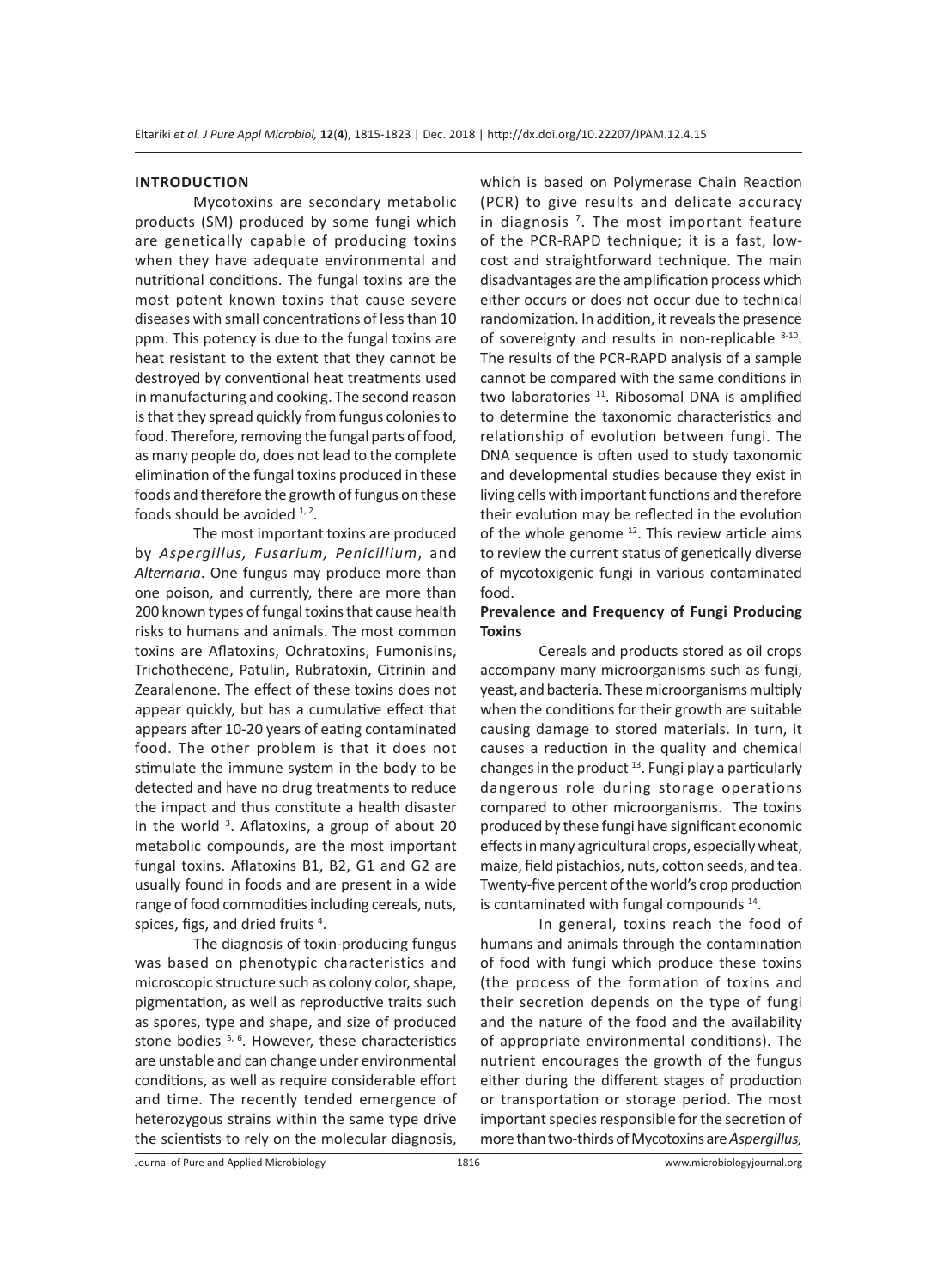*Fusarium,* and *Penicillium* <sup>15</sup>. The presence and spread of these toxic fungi were confirmed by isolating them from these agricultural products. Table (1) summarized the results of prevalence and frequency of mycotoxin fungi that isolated from different crops from previous studies.

Studies have elucidated the isolation of different types of fungi with different propagation percentages, where the most toxic fungi produced in grain and seed crops are *Aspergillus, Fusarium,*  and *Penicillium,* which produce SM of high risk to human and animal health. Most of these

| Samples               | Place of samples | Type of fungi            | Prevalence  | Frequency | Reference |
|-----------------------|------------------|--------------------------|-------------|-----------|-----------|
| (crops)               | collection       |                          | $\%$        | %         |           |
| Corn                  | Malaysia         | Aspergillus flavus       | 87          | 99        |           |
|                       |                  | Aspergillus niger        | 83          | 95        |           |
|                       |                  | Fusarium verticillioides | 47          | 51        |           |
|                       |                  | Penicillium sp           | 5           | 3.1       |           |
| Zea maize             | Saudi Arabia     | Aspergillus flavus       | 53          | 11.4      | 17        |
| Cereal                | Morocco          | Aspergillus niger        |             | 14.10     | 18        |
| (wheat, rice, coffee) |                  | Aspergillus flavus       |             | 11        |           |
|                       |                  | Penicillium sp.          |             | 24.33     |           |
|                       |                  | Fusarium sp.             |             | 1         |           |
| Grains (cereal)       | Libya            | Aspergillus sp.          | $11.7 - 45$ |           | 19        |
| Legumes               |                  | Penicillium sp.          | $6 - 71.17$ |           |           |
|                       |                  | Fusarium sp.             |             |           |           |
|                       |                  | Rhizopus stolonifer      |             |           |           |
|                       |                  | Mucor piriformis         |             |           |           |
|                       |                  | Alternaria tunuissima    |             |           |           |
|                       |                  | Rhizoctonia solani       |             |           |           |
|                       |                  | Pythium ultimum          |             |           |           |
|                       |                  | Phyllactinia rigida      |             |           |           |
|                       |                  | Sccharomyces cerevisiae  |             |           |           |
| Wheat                 | Iraq             | Aspergillus flavus       |             | 24.70     | 20        |
| Zea mays              |                  | Aspergillus niger        |             | 33.2      |           |
|                       |                  | Aspergillus ochraceus    |             | 4.41      |           |
|                       |                  | Alternaria alternata     |             | 12.53     |           |
|                       |                  | Fusarium oxysporum       |             | 9.97      |           |
|                       |                  | Rizopus stolonifer       |             | 7.70      |           |
|                       |                  | Curvilaria lunata        |             | 1.85      |           |
| coffee beans          | <b>Brazil</b>    | A. niger                 | 83.3        |           | 21        |
|                       |                  | A.ochraceus              | 53.3        |           |           |
|                       |                  | A.flavus Cladosporium    | 25.016.6    |           |           |
|                       |                  | Penicillium              | 10.0        |           |           |
| Adlay seeds           | Korea            | F. incarnatum            | 11.67       |           | 22        |
|                       |                  | F. kyushuense            | 10.33       |           |           |
|                       |                  | F. fujikuroi             | 8.67        |           |           |
|                       |                  | F. concentricum          | 6.00        |           |           |
|                       |                  | F. asiaticum             | 5.67        |           |           |
|                       |                  | F. graminearum           | 1.67        |           |           |
|                       |                  | F. miscanthi             | 0.67        |           |           |
|                       |                  | F. polyphialidicum       | 0.33        |           |           |
|                       |                  | F. armeniacum            | 0.33        |           |           |
|                       |                  | F. thapsinum             | 0.33        |           |           |
| Adlay seeds           | Korea            | Fusarium sp.             | 45.6        |           | 22        |
|                       |                  | Phoma                    | 17.33       |           |           |
|                       |                  | <b>Alternaria</b>        | 8.33        |           |           |
|                       |                  | Cladosporium             | 7.00        |           |           |
|                       |                  | Curvularia               | 1.00        |           |           |
|                       |                  | Cochliobolus             | 0.67        |           |           |
|                       |                  | Leptosphaerulina         | 33          |           |           |

| Table 1. Prevalence and frequency of Mycotoxigenic fungi isolated from different types of crop |  |
|------------------------------------------------------------------------------------------------|--|
|------------------------------------------------------------------------------------------------|--|

Journal of Pure and Applied Microbiology 1817 www.microbiologyjournal.org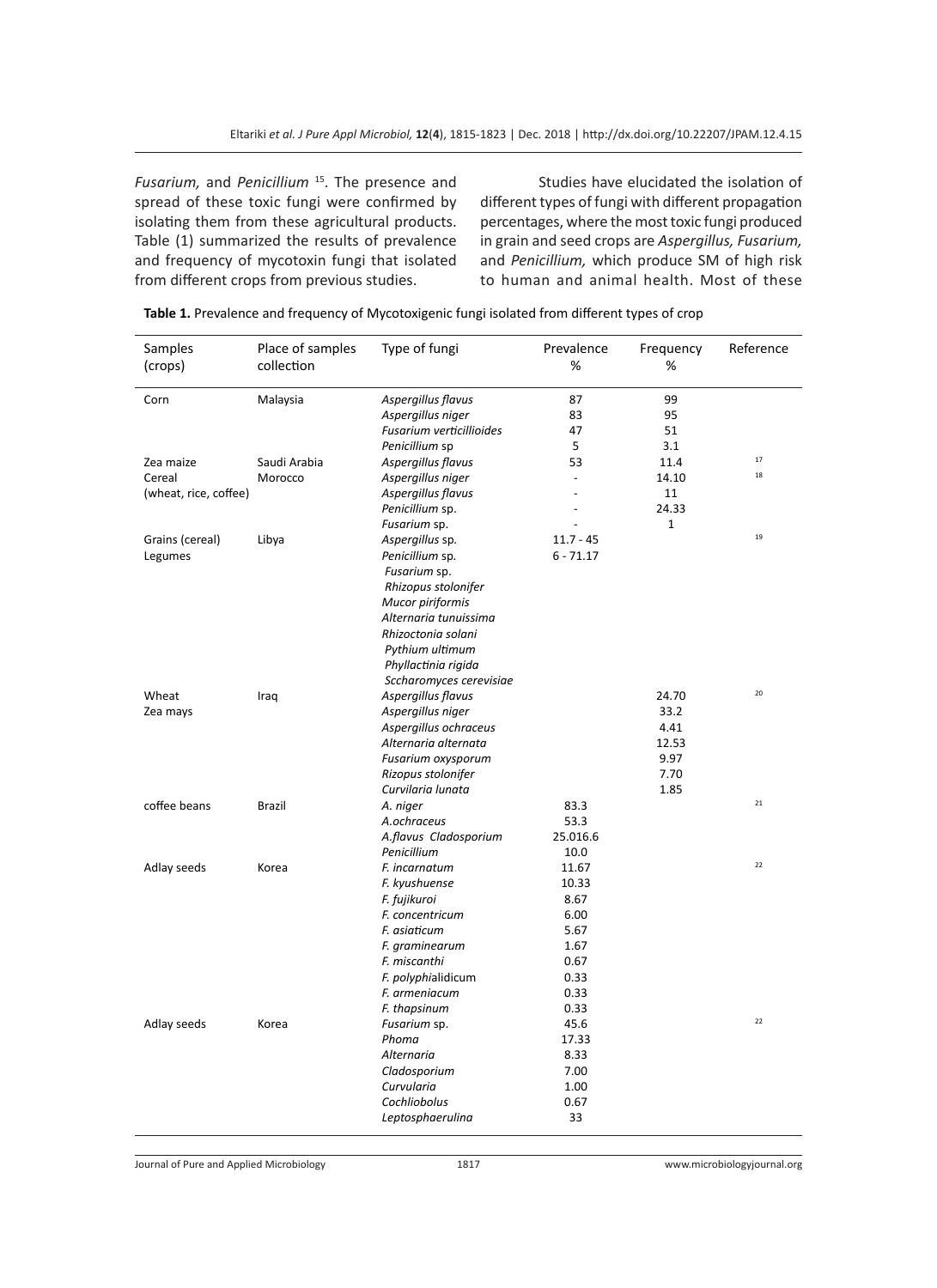dangerous toxins are Aflatoxins.

In terms of relative dominance of species, *Aspergillus* was found to be the most frequent and widespread fungus <sup>16-20, 23</sup>. The reason is that this fungus can form large numbers of breeding units that are resistant to inappropriate environmental conditions, which form plankton in the air and thus reach many places. As well as their growth in wide ranges of heat and humidity conditions, as some species of *Aspergillus* grow at temperatures ranging from 5 to 45 °C.

According to the above-mentioned studies  $16, 18, 19, 22$ , frequency and sovereignty indicators illustrate that some species in the environment have been confirmed and replicated, such as *Aspergillus, Fusarium,* and *Penicillium*, despite the different environmental conditions of each study. This evidence shows the extent of these species of fungi to tolerate the various

environmental changes. Also, it shows their physiological activity, rapid growth, producing large numbers of reproductive units, and enzymatic and toxic activity compared to other species.

# **The Concentration of Mycotoxins in Crops**

SM products of fungi are biologically active compounds. They are non-antigenic toxins and most of them are toxic to humans, animals, plants, and microorganisms 24. Mycotoxic fungi divided into three groups; field fungus, storage fungus, advanced decomposition fungi. Mycotoxins, in turn, classified according to their secretion time. Direct pollution for the Mycotoxins secreted during the stages of production and circulation of food. Whereas, the indirect pollution that results of contamination of food by feeding humans on animal products produced from animals that have been fed on contaminated food with fungal toxins and this type is the most

| Crops              | Name of toxin            | Concentration<br>of toxins (ppb) | Estimation<br>technique | Reference |
|--------------------|--------------------------|----------------------------------|-------------------------|-----------|
| Corn, Rice, Nut    | AFB1<br><b>OTA</b>       | 100<br>10-100                    | <b>HPLCHPTLC</b>        | 26        |
| Corn               | Fumonisin                | 261-288                          | <b>ELISA</b>            | 16        |
|                    | AFB1                     | $3 - 49$                         |                         |           |
| Zea maize          | AFB1                     | 10                               | <b>HPLC</b>             | 17        |
|                    | AFB <sub>2</sub>         | 6                                |                         |           |
| Wheat              | <b>DON</b>               | 82.5                             | LC/MS/MS                | 27        |
|                    | ZEN                      | 36.7                             |                         |           |
|                    | $T-2$                    | 77.5                             |                         |           |
|                    | AFB1                     | 2.04                             |                         |           |
|                    | AFB <sub>2</sub>         | 2.07                             |                         |           |
| Cereal (grains)    | FB1                      | 17.3                             | LC/MS/MS                | 28        |
|                    | FB <sub>2</sub>          | 14.6                             |                         |           |
|                    | <b>DON</b>               | 41.5                             |                         |           |
|                    | <b>NIV</b>               | 50.2                             |                         |           |
|                    | <b>ZEN</b>               | 6.1                              |                         |           |
| Yellow rice        | CitreoviridinAFT1        | 5.9                              | LC/MS/MS                | 29        |
| Nuts, Dried fruits | Aflatoxins               | $4 - 14.5$                       | LC                      | 30        |
| Peanut             | Aflatoxins               | 30-851.9                         | <b>TLC</b>              | 31        |
|                    | Zearalenone              | 35.1-129.4                       |                         |           |
| Peanut             | Met-cycladextrin         | 20                               | <b>TLC</b>              | 32        |
| <b>Nuts</b>        | Aflatoxins (B1-B2-G1-G2) | 70-140                           | <b>IACHPLC</b>          | 33        |
| Peanut             | Aflatoxins (B1-B2-G1-G2) | $5 - 103.8$                      | <b>HPLC</b>             | 34        |
| Peanut             | Aflatoxin B1             | 6.83                             | <b>ELISA</b>            | 35        |
| <b>Nuts</b>        | Aflatoxins               | $1 - 113$                        | <b>TLC</b>              | 36        |
| Wheat, Zea mays    | <b>OTA</b>               | 35                               | <b>TLC</b>              | 20        |
| Adlay seeds        | <b>FUM</b>               | 4.52-9.9                         | <b>ELISA</b>            | 22        |
|                    | ZEN                      | 161.85-398.94                    |                         |           |

**Table 2.** The concentration of Mycotoxins in different types of crops

Journal of Pure and Applied Microbiology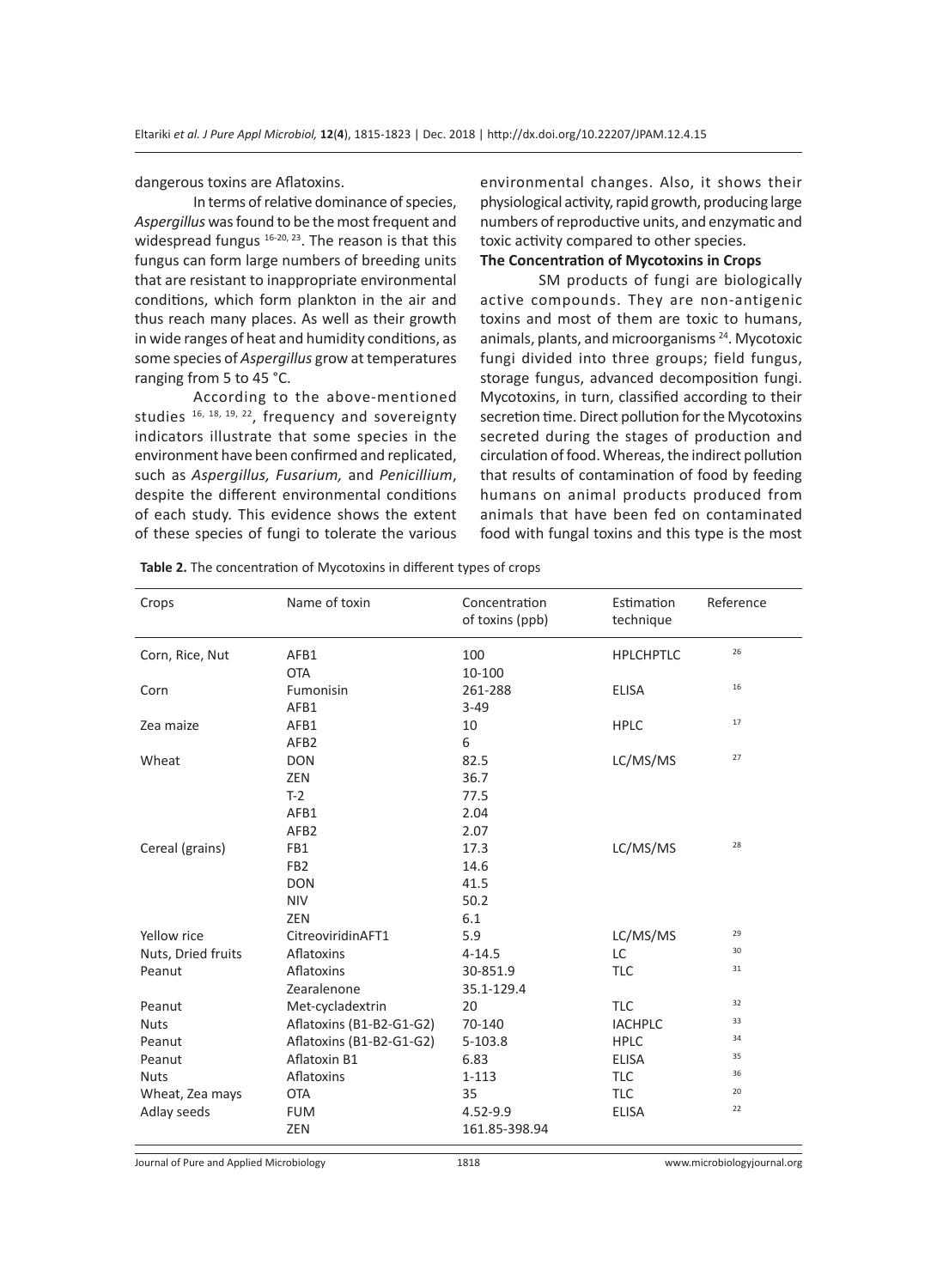dangerous 25. Table 2 shows the concentration of toxins (by ppb) according to the different crops samples.

Fungi varied in the production of fungal toxins and the variation in proportions was attributed to the genetic ability of different fungal isolates as shown in many studies  $22, 28, 32, 34$ .

The findings of the chemical analysis of fungal isolates from many crop types using different techniques showed various types of fungal toxins which produced in different proportions<sup>29, 31, 33, 35</sup> . The difference in toxin production is due to the ability to produce toxins according to the genetic diversity of the fungal isolates. Aflatoxin is the most frequently reported Mycotoxin 26, 30, 37. Aflatoxin is produced in the poor stored agricultural products especially in the tropics and sub-tropical regions where the appropriate climatic conditions as high temperature and humidity. These conditions allow the growth of a broad spectrum of fungal species on the water agricultural thoroughbred especially species producing these toxins 38.

The concentration of toxins may also be attributed to the techniques used to estimate the quantity of toxin such as the HPLC / HPTLC techniques that don't estimate toxin values. Also, some works have shown a conclusion that, their tests cannot be appropriate to estimate the amount of all toxins  $^{26}$ . Alternatively, the number of genes may be related to the amount of toxin, and the method of estimate the toxin can affect the amount of poison<sup>39</sup>. Previous study also showed that the rate of production of toxins on oilseeds crops (exceeding 300 ppb) was more than the production it on grain 22.

Although different conditions and areas of studies have been conducted, most have confirmed that *Aspergillus* strains can proliferate rapidly on nutrients such as peanuts and some other species with high moisture content<sup>40</sup>. Fungi do not grow evenly on all nutrients. Different species of the same type of food differ in their susceptibility to fungi and the production of Mycotoxins <sup>41, 42</sup>. The increase in the production of Mycotoxins in oilseeds is expected to be due to the internal structure of seeds, and moisture content within it. In addition to the conditions of humidity and temperature in the storage field 43.

On the other hand, some studies have shown high concentration rates for the production of fungus growing on cereals indicating that the toxicity of Mycotoxins due to the storage of such types of crops at very high humidity limits 43-45. At these levels of moisture are considered dangerous. Thus, the safe storage limits for the grain will depend on the initial or primary content of the moisture.

### **Genetic Diversity**

Since the initial reports of DNA amplification using PCR, the number of different applications of this technique has increased dramatically. One of the first applications of the PCR in 1990 was described by White and his coworker and dealt with the amplification and direct sequencing of ribosomal DNA (rDNA) to establish taxonomic and formative relationships between fungi 46. The emergence of PCR has allowed the development of reliable molecular markers for the detection and differentiation of fungi, both at the species and strain level. Extensive applications have been found in the science of mycology including classification, plant composition, and diagnosis. PCR detection of pathogenic fungi has been reported for numerous vital genes such as *Phytophtora* sp., *Fusarium* sp., and *Colletotrichum* sp 47. DNA-based PCR techniques are specific, sensitive and fast compared to many other detection methods. There is a wealth of methodologies for detecting microorganisms, including traditional quantification of fruiting structures, disease symptom record, and biochemical and microbiological methods. Recently, PCR techniques have gained remarkable popularity in diagnosis, due to sensitivity, quality, and ease of implementation 48.

Table 3 showed the different genes responsible for the production of Mycotoxins from different fungal isolates from different crop types. This genetic diversity or genetic variation may be due to the effects of climate, various environmental factors, storage conditions, pollution, the effect of certain chemicals and the biological composition of the seed, or the PCR pattern that may be affected by several factors<sup>20,</sup> 51

Genetic variation may also be attributed to the method of breeding fungi or the way of coexistence with fungi and other organisms 20, 52. Some studies have indicated that there is a lack of toxic genes in some isolates <sup>20</sup>. This could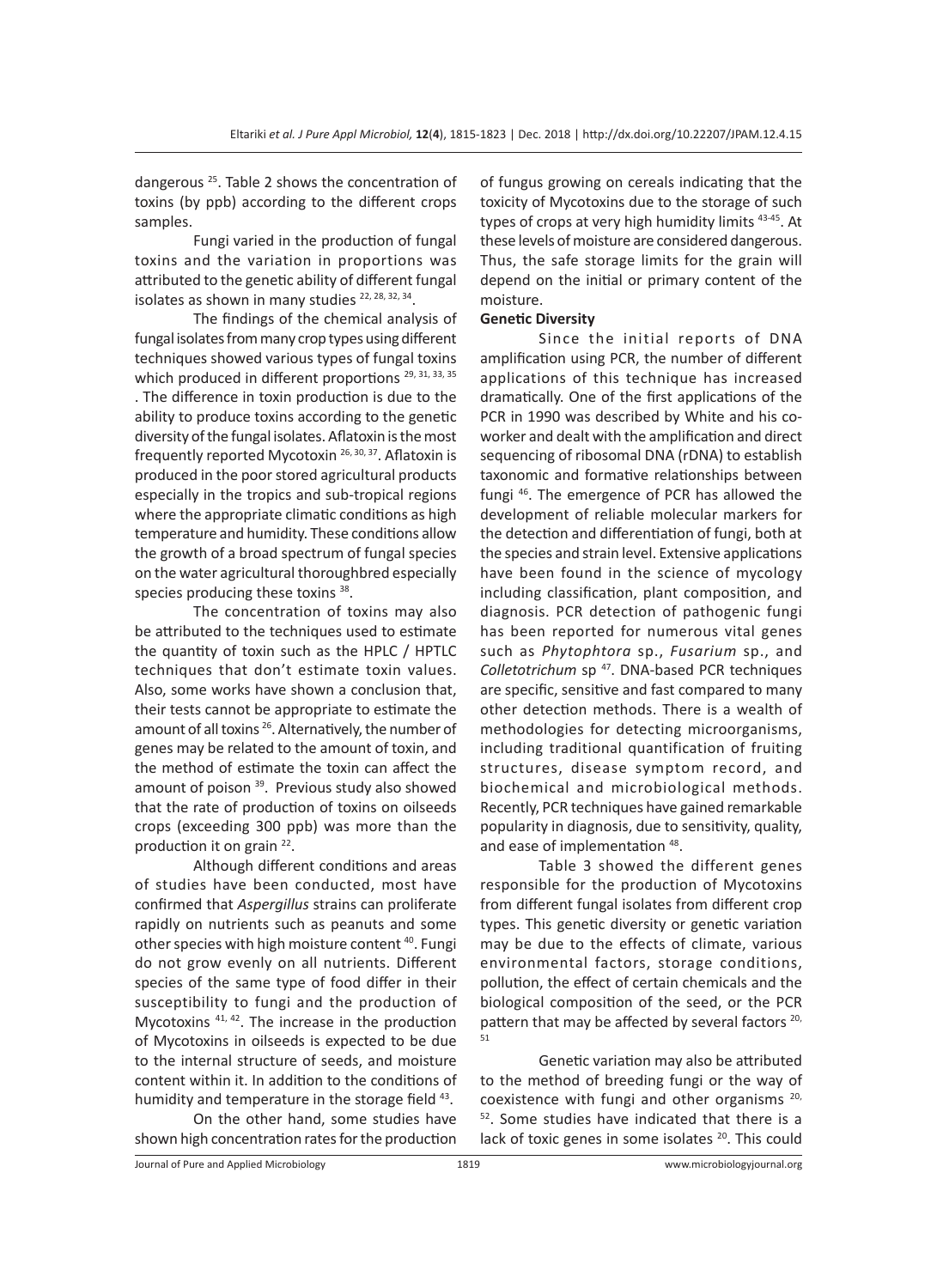| Type of fungi                       | Crops               | Genes<br>responsible for<br>toxin production | Reference |
|-------------------------------------|---------------------|----------------------------------------------|-----------|
| Aspergillus flavus                  |                     | avfA                                         | 49        |
| Aspergillus flavus                  |                     | omtB                                         |           |
| Aspergillus flavus                  | Soybeen             | omtB                                         | 39        |
|                                     |                     | oflR                                         |           |
|                                     |                     | $Ver-1$                                      |           |
|                                     |                     | omtA                                         |           |
| Aspergillus niger                   | Corn, Rice, Nut     | Nor-1                                        | 26        |
| Aspergillus flavus                  |                     | ontA                                         |           |
| Aspergillus fumigatus               |                     | Pks                                          |           |
| Aspergillus carbonarius             |                     |                                              |           |
| Aspergillus tobingensis             | Wheat               | caM                                          | 27        |
| Fusarium sporotrichioides           |                     | Tir13                                        |           |
| Penicillium expansum                |                     | <b>IDH</b>                                   |           |
| Fusarium graminearuium MTCC 2089    | Rice, Finger millet | rDNA-tri5-tri6                               | 50        |
| Fusarium graminearuium ITCC 1805    |                     |                                              |           |
| Fusarium graminearuium MTCC 1893    |                     |                                              |           |
| Fusarium graminearuium MTCC 1894    |                     |                                              |           |
| Fusarium sporotrichioides MTCC 2081 |                     |                                              |           |
| Fusarium solani ITCC 3359           |                     | rDNA                                         |           |
| Fusarium culmorum ITCC 149          |                     |                                              |           |
| Fusarium moniliform MTCC 156        |                     | rDNA-fum1-Fum13                              |           |
| Fusarium moniliform ITCC 3362       |                     |                                              |           |
| Fusarium moniliform NCIM 1099       |                     |                                              |           |
| Fusarium proliferatum MTCC 286      |                     |                                              |           |
| Fusarium proliferatum NCIM 1101     |                     |                                              | 48        |
| Colletotrichum sp.                  | Legume crops        | <b>ITS</b>                                   |           |
|                                     |                     | Actin                                        |           |
|                                     |                     | Chitin                                       |           |
|                                     |                     | <b>GPDH</b>                                  |           |
|                                     |                     | B-tubulin                                    |           |
|                                     |                     | Histone                                      |           |
| Aspergillus flavus                  | Wheat, Zea mays     | <b>PKS</b>                                   | 20        |
| Aspergillus niger                   |                     |                                              |           |
| Aspergillus ochraceus               |                     |                                              |           |
| Alternaria alternata                |                     |                                              |           |
| Fusarium oxysporum                  |                     |                                              |           |
| Rizopus stolonifer                  |                     |                                              |           |
| Curvilaria lunata                   |                     |                                              |           |

**Table 3.** Genes responsible for producing mycotoxins by different fungal isolates from varies crop types

be due to the inability of the isolate to produce the fungal toxins, the environmental conditions (such as the storage medium), or to inhibition of the PCR reaction by cell wall components during the process of reaction <sup>53</sup>. However, the use of ways based on PCR-targeted methods for DNA is an excellent choice and quick option to diagnose fungi because they are highly specialized, sensitive and better than other techniques.

#### **CONCLUSION**

Genetic diversity was observed between the mycotoxigenic fungi, and various genes are responsible especially avfA, omtA, and omtB for the production of fungal toxins. One of the most toxic fungi is *Aspergillus,* and Aflatoxin was most common Mycotoxin produced by this fungus. We recommend for studies that determine the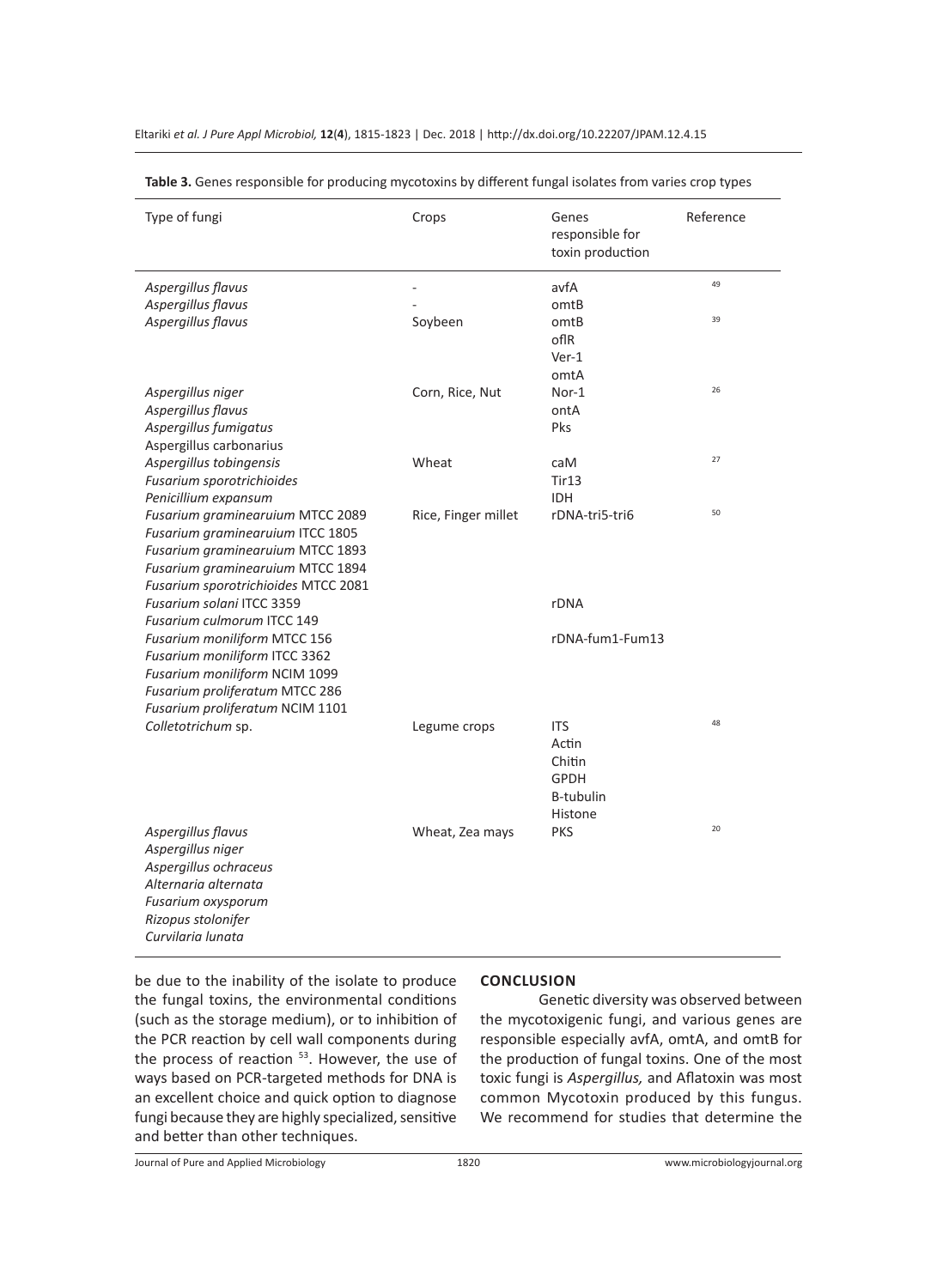role of each Mycotoxic gene/loci responsible for Mycotoxin production.

# **ACKNOWLEDGMENTS**

Many thanks are addressed to the Management and Science University (MSU) as this paper is a part of the project funded by the University Seed Grant Number: SG-376-0216-IMS. The funders had no role in study design, data collection, and analysis, decision to publish, or preparation of the manuscript.

### **INTEREST CONFLICTION**

The authors have declared that no conflict of interest exists.

#### **REFERENCES**

- 1. Bhatnagar D, Yu J, Ehrlich KC. Toxins of filamentous fungi. *Fungal allergy and pathogenicity*, vol. 81. Karger Publishers, 2002, pp 167-206.
- 2. Bu'Lock J. Mycotoxins as secondary metabolites. *The Biosynthesis of Mycotoxins: A Study in Secondary Metabolism*. Academic Press New York, 1980, pp 1-16.
- 3. Freire FDCO, da Rocha MEB. Impact of Mycotoxins on Human Health. *Fungal Metabolites*, 2017**:**  239-261.
- 4. Vidal A, Marín S, Sanchis V*, et al.* Hydrolysers of modified mycotoxins in maize: á-Amylase and cellulase induce an underestimation of the total aflatoxin content. *Food chemistry*, 2018; **248:**  86-92.
- 5. Boland G, Smith E. Variation in cultural morphology and virulence among protoplastregenerated isolates of Sclerotinia sclerotiorum. *Phytopathology (USA)*, 1991.
- 6. Kohn LM. A monographic revision of the genus Sclerotinia. *Mycotaxon*, 1979; **9:** 365-444.
- 7. Noonan M, Glare T, Harvey I*, et al.* (eds). *Genetic comparison of Sclerotinia sclerotiorum isolates from New Zealand and USA*. *Proceedings of he Conference Name;* Date Year of Conference; Conference Location|. Publisher|: Place Published|, Year Published|.
- 8. Bogale M, Wingfield BD, Wingfield MJ*, et al.* Characterization of Fusarium oxysporum isolates from Ethiopia using AFLP, SSR and DNA sequence analyses. *Fungal Diversity*, 2006; **23:** 51-66.
- 9. Chandra NS, Wulff EG, Udayashankar A*, et al.* Prospects of molecular markers in Fusarium species diversity. *Applied microbiology and biotechnology*, 2011; **90:** 1625-1639.
- 10. Munthali M, Ford-Lloyd B, Newbury H. The

random amplification of polymorphic DNA for fingerprinting plants. *Genome research*, 1992; **1:** 274-276.

- 11. White TJ, Bruns T, Lee S*, et al.* Amplification and direct sequencing of fungal ribosomal RNA genes for phylogenetics. *PCR protocols: a guide to methods and applications*, 1990; **18:** 315-322.
- 12. Bridge PD. *Applications of PCR in Mycology*. Cabi, 1998.
- 13. Choudhary AK, Kumari P. Management of mycotoxin contamination in preharvest and post harvest crops: present status and future prospects. *Journal of Phytology*, 2010.
- 14. Kabak B, Dobson AD, Var Il. Strategies to prevent mycotoxin contamination of food and animal feed: a review. *Critical reviews in food science and nutrition*, 2006; **46:** 593-619.
- 15. Blumenthal CZ. Production of toxic metabolites in Aspergillus niger, Aspergillus oryzae, and Trichoderma reesei: justification of mycotoxin testing in food grade enzyme preparations derived from the three fungi. *Regulatory Toxicology and Pharmacology*, 2004; **39:** 214- 228.
- 16. Reddy K, Salleh B. Co-occurrence of moulds and mycotoxins in corn grains used for animal feeds in Malaysia. *Journal of Animal and Veterinary Advances*, 2011; **10:** 668-673.
- 17. Mahmoud M, Ali H, El-Aziz A*, et al.* Molecular characterization of aflatoxigenic and nonaflatoxigenic Aspergillus flavus isolates collected from corn grains. *Genet Mol Res*, 2014; **13:** 9352- 9370.
- 18. EL Aaraj C, Bakkali M, Infantino A*, et al.* Mycotoxigenic Fungi in Cereals grains and coffee from the North of Morocco.
- 19. Attitalla IH, Al-Ani LK, Nasib MA*, et al.* Screening of fungi associated with commercial grains and animal feeds in Al-Bayda governorate, Libya. *World Appl Sci J*, 2010; **9:** 746-756.
- 20. Khafaji NA. Molecular properties of A. niger fungi produced and contaminated with forage and laboratory control. *Department of Life Sciences -Faculty of Science - University of Qadisiyah*, 2001.
- 21. Martins M, Martins H, Gimeno A. Incidence of microflora and of ochratoxin A in green coffee beans (Coffea arabica). *Food Additives and Contaminants*, 2003; **20:** 1127-1131.
- 22. An T, Shin K, Paul N*, et al.* Prevalence, characterization, and mycotoxin production ability of Fusarium species on Korean adlay (coix lacrymal-jobi L.) seeds. *Toxins*, 2016; **8:** 310.
- 23. Martins LM, Sant'Ana AS, Fungaro MHP*, et al.* The biodiversity of Aspergillus section Flavi and

Journal of Pure and Applied Microbiology 1821 www.microbiologyjournal.org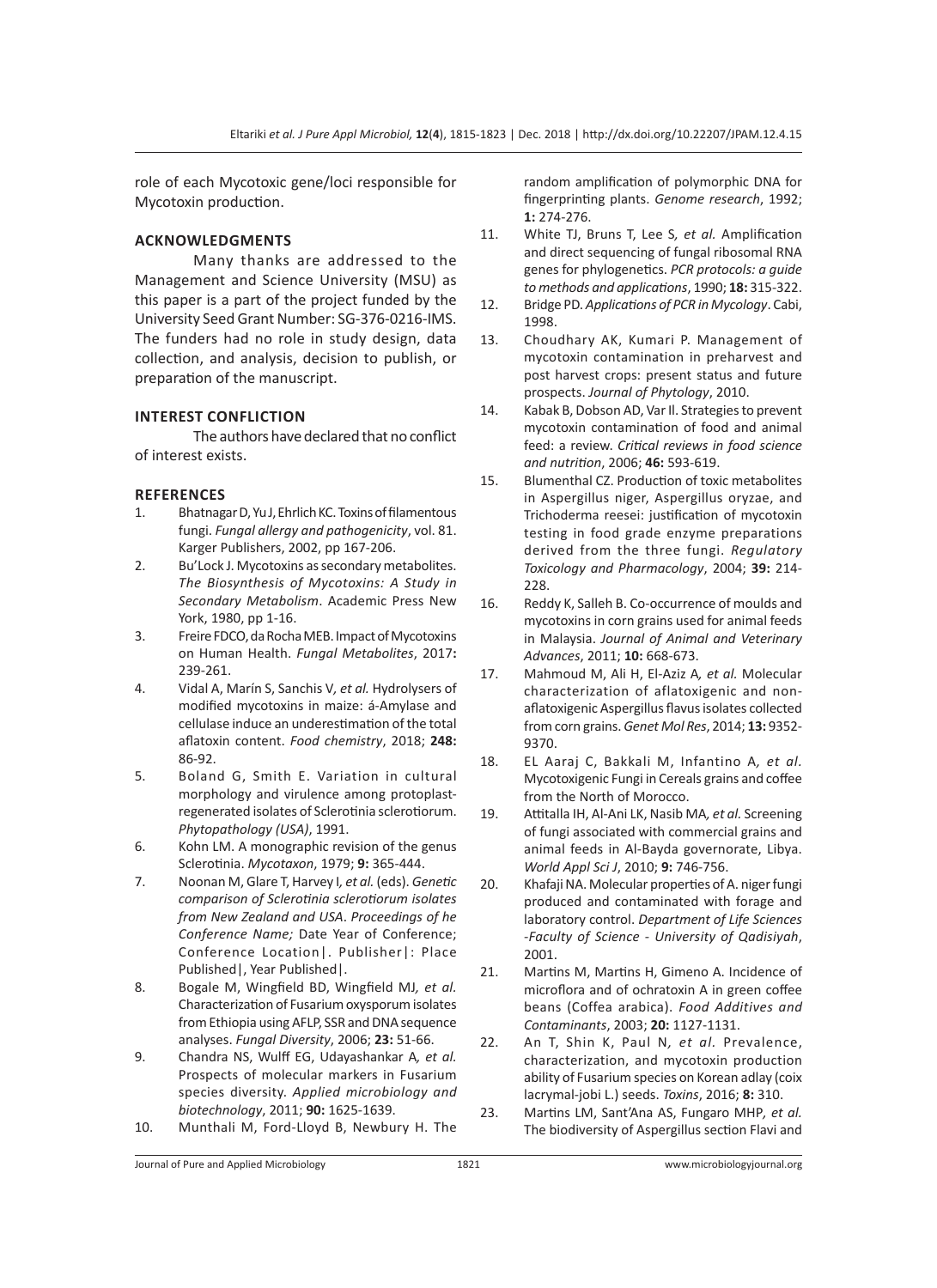aflatoxins in the Brazilian peanut production chain. *Food Research International*, 2017; **94:**  101-107.

- 24. Berdy J. Bioactive microbial metabolites. *The Journal of antibiotics*, 2005; **58:** 1.
- 25. Sharma O. *Textbook of fungi*. Tata McGraw-Hill Education, 1989.
- 26. Priyanka SR, Venkataramana M, Kumar GP*, et al.* Occurrence and molecular detection of toxigenic Aspergillus species in food grain samples from India. *Journal of the science of food and agriculture*, 2014; **94:** 537-543.
- 27. Sadhasivam S, Britzi M, Zakin V*, et al.* Rapid Detection and Identification of Mycotoxigenic Fungi and Mycotoxins in Stored Wheat Grain. *Toxins*, 2017; **9:** 302.
- 28. Kim D-H, Hong S-Y, Kang JW*, et al.* Simultaneous determination of multi-mycotoxins in cereal grains collected from South Korea by LC/MS/ MS. *Toxins*, 2017; **9:** 106.
- 29. Shiratori N, Kobayashi N, Tulayakul P*, et al.* Occurrence of Penicillium brocae and Penicillium citreonigrum, which Produce a Mutagenic Metabolite and a Mycotoxin Citreoviridin, Respectively, in Selected Commercially Available Rice Grains in Thailand. *Toxins*, 2017; **9:** 194.
- 30. Luttfullah G, Hussain A. Studies on contamination level of aflatoxins in some dried fruits and nuts of Pakistan. *Food Control*, 2011; **22:** 426-429.
- 31. Kishore GK, Pande S, Manjula K*, et al.* Occurrence of mycotoxins and toxigenic fungi in groundnut (Arachis hypogaea L.) seeds in Andhra Pradesh, India. *The Plant Pathology Journal*, 2002; **18:**  204-209.
- 32. Jogee PS, Ingle AP, Rai M. Isolation and identification of toxigenic fungi from infected peanuts and efficacy of silver nanoparticles against them. *Food Control*, 2017; **71:** 143-151.
- 33. Deabes M, Al-Habib R. Toxigenic fungi and aflatoxin associated to nuts in Saudi Arabia. *Journal of American Science*, 2011; **7:** 658-665.
- 34. Oliveira CA, Gonçalves NB, Rosim RE*, et al.* Determination of aflatoxins in peanut products in the northeast region of São Paulo, Brazil. *International journal of molecular sciences*, 2009; **10:** 174-183.
- 35. Charoenpornsook K, Kavisarasai P. Determination of aflatoxin B1 in food products in Thailand. *African Journal of Biotechnology*, 2014; **13**.
- 36. Gürses M. Mycoflora and aflatoxin content of hazelnuts, walnuts, peanuts, almonds and roasted chickpeas (LEBLEBI) sold in Turkey. *International Journal of Food Properties*, 2006; **9:** 395-399.
- 37. Rai MK, Bonde SR, Ingle AP*, et al.* Mycotoxin:

rapid detection, differentiation and safety. *Journal of Pharmaceutical Education and Research*, 2012; **3:** 22.

- 38. Suleiman RA, Rosentrater KA, Bern CJ (eds). *Effects of deterioration parameters on storage of maize*. *Proceedings of he Conference Name;*  Date Year of Conference; Conference Location|. Publisher|: Place Published|, Year Published|.
- 39. Kim DM, Chung SH, Chun HS. Multiplex PCR assay for the detection of aflatoxigenic and nonaflatoxigenic fungi in meju, a Korean fermented soybean food starter. *Food microbiology*, 2011; **28:** 1402-1408.
- 40. Wagacha J, Muthomi J. Mycotoxin problem in Africa: current status, implications to food safety and health and possible management strategies. *International journal of food microbiology*, 2008; **124:** 1-12.
- 41. Duarte S, Pena A, Lino C. A review on ochratoxin A occurrence and effects of processing of cereal and cereal derived food products. *Food microbiology*, 2010; **27:** 187-198.
- 42. Klich MA. Aspergillus flavus: the major producer of aflatoxin. *Molecular plant pathology*, 2007; **8:**  713-722.
- 43. Mason LJ, McDonough M. Biology, behavior, and ecology of stored grain and legume insects. *Stored product protection*, 2012; **1**.
- 44. Bewley JD, Black M. *Physiology and biochemistry of seeds in relation to germination: volume 2: viability, dormancy, and environmental control*. Springer Science & Business Media, 2012.
- 45. Bankole S, Adebanjo A. Mycotoxins in food in West Africa: current situation and possibilities of controlling it. *African Journal of Biotechnology*, 2003; **2:** 254-263.
- 46. Innis MA, Gelfand DH, Sninsky JJ*, et al. PCR protocols: a guide to methods and applications*. Academic press, 2012.
- 47. Cannon P, Damm U, Johnston P*, et al.* Colletotrichum–current status and future directions. *Studies in mycology*, 2012; **73:** 181- 213.
- 48. Mahmodi F, Kadir J, Puteh A*, et al.* Genetic diversity and differentiation of Colletotrichum spp. isolates associated with Leguminosae using multigene loci, RAPD and ISSR. *The plant pathology journal*, 2014; **30:** 10.
- 49. Yu J, Woloshuk CP, Bhatnagar D*, et al.* Cloning and characterization of avfA and omtB genes involved in aflatoxin biosynthesis in three *Aspergillus* species. *Gene*, 2000; **248:** 157-167.
- 50. Ramana MV, Balakrishna K, Murali HCS*, et al.* Multiplex PCR based strategy to detect contamination with mycotoxigenic Fusarium